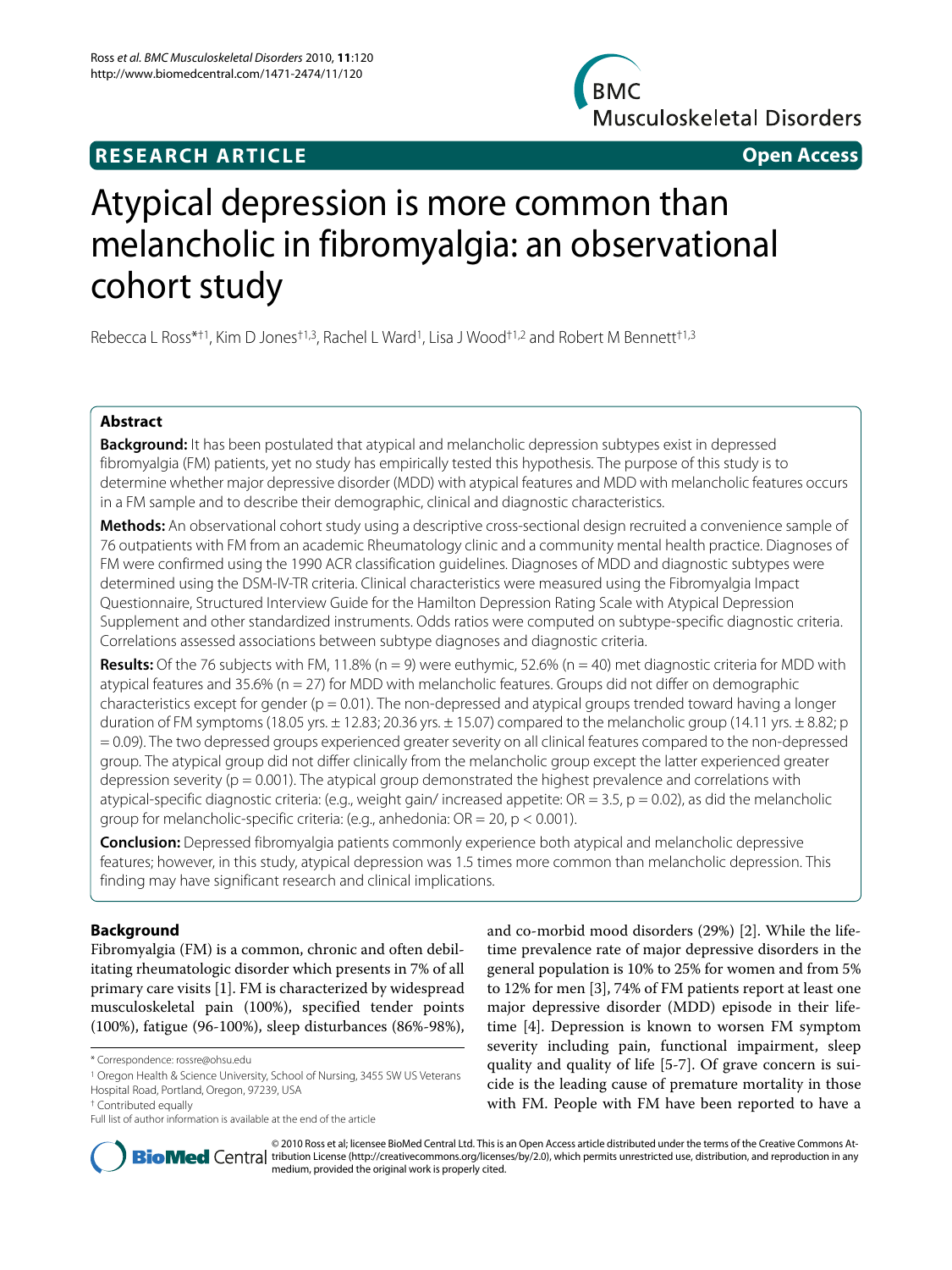nine-fold increased risk of death from suicide during depressive episodes [[8](#page-11-6)]. It is important to further elucidate the biological and psychological underpinnings of depression in FM, as the successful treatment of depression has been shown to significantly improve FM symptomatology [[9](#page-11-7)].

While several subtypes of MDD have been discussed in the literature, only three have specific diagnostic criteria defined in the Diagnostic and Statistical Manual, 4 th edition, Text Revised (DSM-IV-TR) [[10\]](#page-11-8): MDD with psychotic features, MDD with atypical features and MDD with melancholic features. Full diagnostic criteria can be viewed in an additional file (#[1\)](#page-10-0).Combined, the atypical and melancholic subtypes represent approximately 60% of all MDD cases [\[11](#page-11-9)] and have been postulated to represent the two main subtypes of depression in FM [\[12](#page-11-10)], thus are the focus of this study.

Major depressive disorder, with atypical and melancholic features, has been methodically investigated in depressed populations: yet there is still some debate as to the validity of the subtype-specific criteria, especially for atypical depression [[13\]](#page-11-11). While several researchers have critiqued the current DSM-IV-TR criteria, as yet a viable alternative has not been agreed upon [\[14](#page-11-12)]. Therefore, for the purpose of this study, the current prevailing criteria as per the DSM-IV-TR were used. Gold and Chrousos [[15\]](#page-11-13) postulated that atypical depression would be more prevalent in FM patients compared to melancholic depression due to the shared biological underpinnings of atypical depression and FM. Specifically, there is a blunting of hypothalamic-pituitary-adrenal (HPA) axis functioning as evidenced by low to normal levels of plasma cortisol following dexamethasone suppression testing. This blunting is secondary to glucocorticoid receptor desensitization as a result of chronic over secretion of cortisol. However, there are no studies to date that have evaluated Gold and Chrousos' assertions. Thus the first aim of this study was to test the hypotheses that atypical depressive episodes (ADE) and melancholic depressive episodes (MDE) occur in FM patients with ADE being the predominant subgroup. A secondary aim was to describe the demographic and clinical characteristics and diagnostic features of depression subgroups in people with FM to determine if they exhibited the same symptom clusters as those in depressed, non-FM samples.

#### **Methods**

#### **Sample and data collection**

Subjects were recruited from an academic medical center in the Pacific Northwest and a local community mental health clinic. A multi-step recruitment protocol was used to invite subjects to enter the study [\[16](#page-11-14)]. Males and females 18 years old or older who were diagnosed with FM as per the 1990 American College of Rheumatology

criteria [[17](#page-11-15)] for  $\geq$  2 years were eligible to participate in the study. Subjects also needed to speak and read English at a 6 th grade level. Exclusion criteria, designed to decrease risk to subjects and potential confounding variables, excluded subjects who were acutely ill, pregnant, currently lactating or planning to conceive within 90 days. Additional exclusion criteria included a Beck Depression Inventory score greater than 31 (extreme depression), any medical disorder that altered the HPA axis, suicidal ideation, abnormal thyroid stimulating hormone levels (less than 0.28 uIU/ml or greater than 5.00 uIU/ml), weight change greater than 15 pounds during the prior three months and subjects who did not meet diagnostic criteria for one of the three FM groups, i.e.: non-ADE or non-MDE ( $n = 1$ ). Subjects on medications that could potentially alter the HPA axis were also excluded (e.g.: prednisone, opioids, corticosteroids, carbamazepine, etc.). Those on anti-depressants were not excluded, as research has shown the presence or absence of antidepressants while depressed, type of antidepressant or number of antidepressant trials previously used did not affect HPA axis perturbations or cortisol levels (unless depression symptoms had resolved) following the combined dexamethasone suppression/ corticotrophin-releasing hormone (DEX/CRH) test [[18](#page-11-16)]. Thus depressed subject's plasma cortisol levels, which are associated with subtypespecific symptom expression, would still be expected to reflect MDD subtype variations. Approval of the protocol was obtained from the university's Investigational Review Board. Data was collected from 01/07/2006 to 10/18/ 2006.

#### **Protocol**

The first visit was held at the University's School of Nursing in a town hall meeting format. All subjects gave written informed consent after an explanation of the study's purpose and procedures was given. Screening information for depression, demographic data, current medications and medical history were obtained and inclusion/ exclusion criteria were assessed. In an attempt to decrease the possibility of estrogen fluctuations affecting symptom presentation, (e.g., fatigue, amotivation, hyperphagia and hypersomnia), menstruating females who continued to meet criteria were encouraged to schedule and attend the second visit during their next luteal phase (14 days after the first day of their last menstrual cycle), when estrogen levels would theoretically be at their highest. Menstrual phase was determined from subjective reports of the number of days from the first day of the last menstrual period. All other subjects were scheduled within 30 days of their first assessment.

At visit 2, subjects completed self-report instruments plus interviewer-administered evaluations. To decrease inter-rater reliability issues, the principal investigator (PI)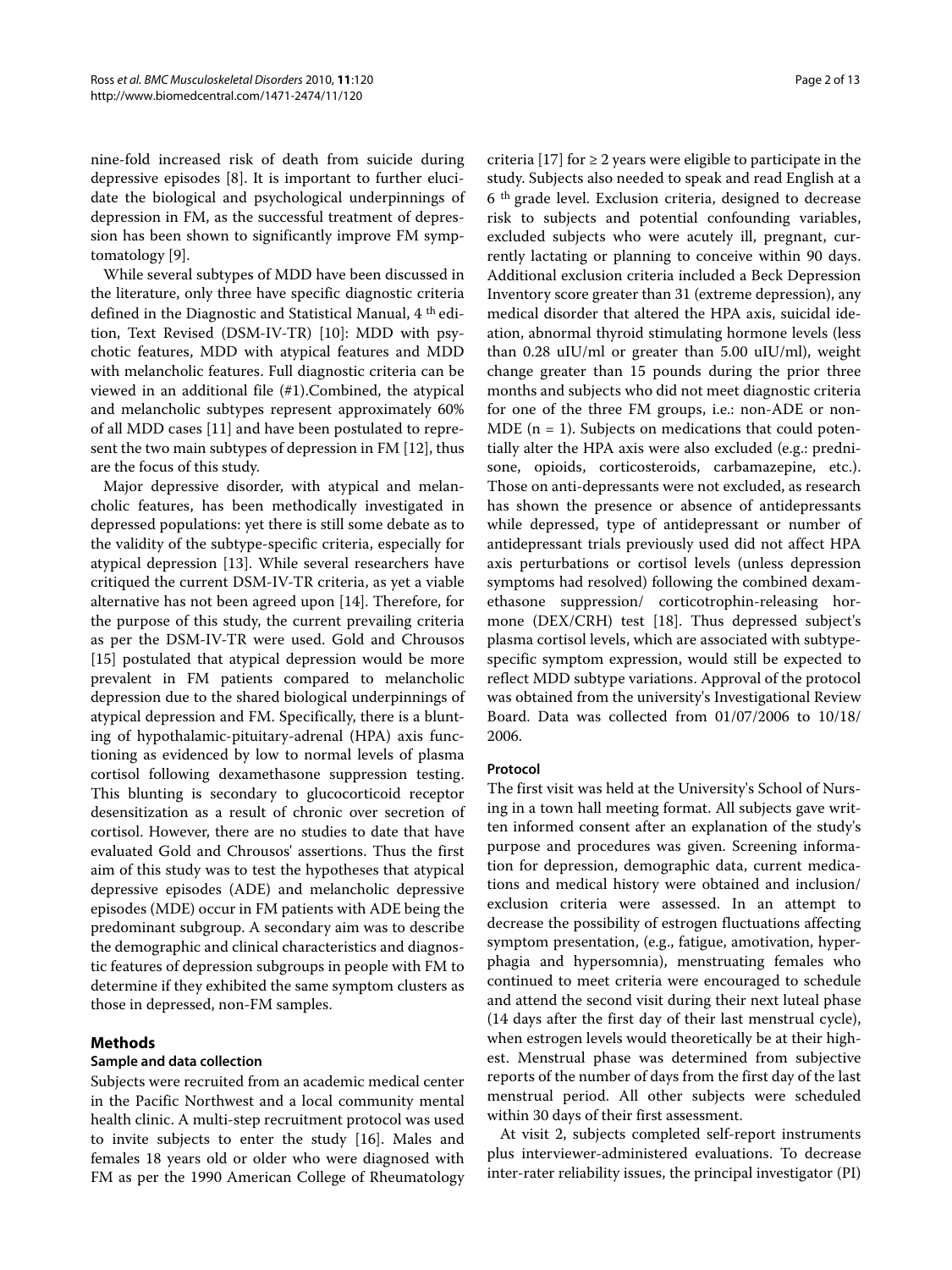completed all physical examinations and intervieweradministered questionnaires for all subjects. The following instruments, chosen specifically for their psychometric properties and appropriateness for use in an FM population, were used to assess depression severity, subtype-specific diagnostic criteria, overall FM symptom severity, pain severity, functional impairment, quality of life and sleep quality.

#### **Primary measures**

The 2003 version of the Structured Interview Guide for the Hamilton Depression Rating Scale with Atypical Depression Supplement (SIGH-ADS) was used to assess overall depression severity and severity of subtype-specific diagnostic features. This interviewer-administered questionnaire is based on the 21-item Hamilton Depression Rating Scale (HAM-D) plus includes an 8-item addendum to assess atypical depressive episode (ADE) features [[19\]](#page-11-17): social withdrawal, increased appetite, increased eating, weight gain, carbohydrate craving or eating, hypersomnia, fatigability and pattern of depression symptoms being worse in the afternoon. It also includes two un-scored questions regarding difficulty awakening and temperature discomfort that are indicative of ADE. The HAM-D also includes seven items that assess features of melancholic depressive episode (MDE) features as per the DSM-IV-TR [[10\]](#page-11-8): loss of appetite, weight loss, terminal insomnia, guilt, agitation, psychomotor retardation and pattern of depression symptoms being worse in the morning. Scores range from 0 to 88 with lower scores reflective of lower depression severity. Reliability for scale items of the SIGH-ADS as measured by Cronbach's alpha was established to be 0.87 in this sample.

To insure instrumental validity of the SIGH-ADS, a patient self report version was used to verify the interviewer-obtained responses. The Structured Interview Guide for the Hamilton Depression Rating Scale, Seasonal Affective Disorder- Self Report Version (SIGH-SAD-SR)[[20\]](#page-11-18) includes the same questions as the SIGH-ADS and has the same scoring matrix. After the SIGH-ADS was administered, the self-report questionnaire was reviewed by the PI. If responses differed by two or more points on any question, the PI clarified the question with the subject and rescored it accordingly. Reliability for scale items of the SIGH-SAD-SR as measured by Cronbach's alpha was established to be 0.78 in this sample.

The DSM-IV-TR diagnostic criteria for MDD with atypical features and MDD with melancholic features [[10](#page-11-8)] were used to diagnose depressive subtypes. Based on these criteria, subjects were divided into three groups: A. non-depressed FM patients, B. FM patients with a current ADE and C. FM patients with a current MDE. As only one depressed FM subject did not meet diagnostic criteria for either ADE or MDE (non-ADE/non-MDE, n = 1), this data could not be used for group comparisons, thus was excluded from all statistical analyses.

The Fibromyalgia Impact Questionnaire(FIQ) was used to measure clinical features of FM, including pain severity, functional impairment, fatigue and depression. The FIQ was developed to measure the components of health status believed to be most affected by FM symptom severity, impact on functionality and response to treatment and outcomes in interventional studies [[21\]](#page-11-19). Total FIQ scores range from 0 to 100, with higher values indicating a more negative impact of FM. The test-retest reliability has been documented to range from 0.56 on the pain score to 0.95 for physical function [[22\]](#page-11-20). Internal consistency as measured by Cronbach's alpha has been established to range from 0.72 to 0.93 in seven translated versions of the FIQ. Reliability for scale items of the FIQ as measured by Cronbach's alpha was established to be 0.85 in this sample.

Three instruments were used to measure pain dimensions: the FIQ visual analogue scale (VAS) for pain, the number of tender points and the cumulative myalgic score (CMS). The 100-mm VAS for pain rated the participant's perception of pain intensity over the previous 7 days. The CMS is an eighteen-item scale that diagnoses FM as per the 1990 ACR criteria plus rates the amount of pain associated with 4-kilograms of pressure applied to 18 tender points commonly found in FM. The number of non-zero scores out of 18 determined the total tender point count. Tenderness and pain severity were measured by observing subject's reactions to 4-kg pressure on a 0-3 scale  $(0 =$ no pain,  $1 =$  some pain,  $2 =$  verbal exclamation (e.g. "ouch"), 3 = flinches/ moves away). Higher scores indicate more pain, with a total possible range of 0 to 54. The PI performed all tender point evaluations. Reliability for scale items of the CMS as measured by Cronbach's alpha was established to be 0.90 in this sample.

The Flannigan Quality of Life Scale (QOLS) is a16-item Likert-type scale that assesses multiple areas of wellbeing and life satisfaction [[23\]](#page-11-21). Quality of life is measured on a continuum where  $1 =$  terrible and  $7 =$  delighted. The possible range of scores is from 16 to 112, with higher scores indicating better well-being and quality of life. It has been validated in an FM sample with an internal consistency reliability alpha equaling 0.82 to 0.88 and testretest reliability of 0.84. Reliability for scale items of the QOLS as measured by Cronbach's alpha was established to be 0.92 in this sample.

The Jenkins Sleep Scale was used to assess sleep quality. It is a 4-item scale divided over 5 equal time periods during the preceding month that measures the quality of sleep obtained [[24\]](#page-11-22).The scale has a possible range of scores from 0 to 20, with higher scores indicating poorer overall quality of sleep. The internal consistency coeffi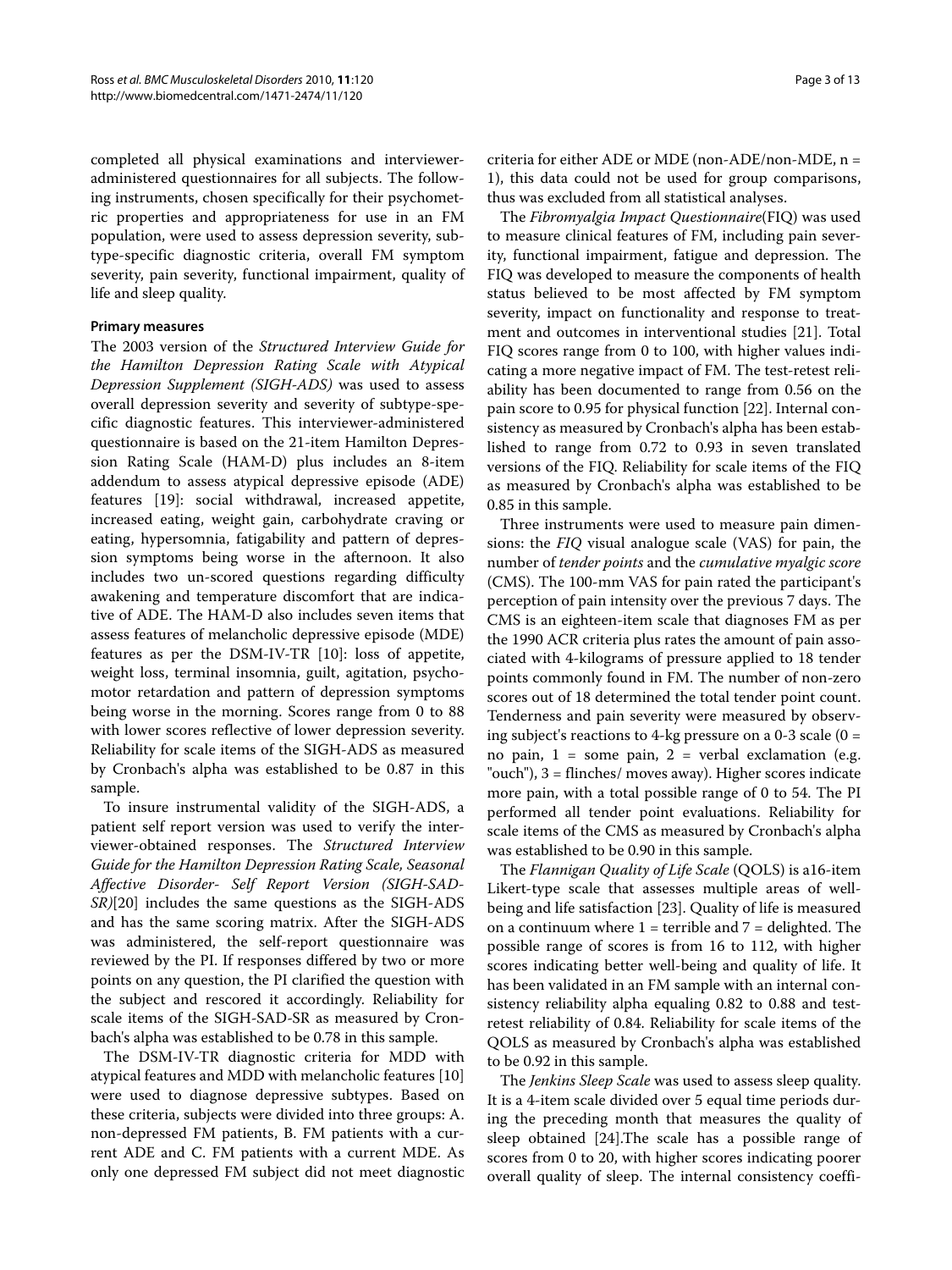cient for the scale was 0.79. Reliability for scale items of the Jenkins Sleep Scale as measured by Cronbach's alpha was established to be 0.80 in this sample.

#### **Secondary measures**

The Demographic Data Form, an investigator-designed questionnaire, was used to screen for inclusion/exclusion criteria (past medical history, review of systems, current medications) and to obtain demographic information including age, gender, ethnicity/race; educational level; marital and employment status; number of years with FM; and body mass index (BMI). Body weight and height were measured in kilograms and meters using a calibrated standing model scale (Detecto, Brooklyn, New York). A standard formula of weight in kilograms divided by height in meters squared was used to calculate BMI.

The Beck Depression Inventory-II-1973 Revision (BDI-II-R) was used to screen for eligibility based on overall depression severity and confirm the diagnosis of MDD. The BDI-II-R is a 21-item scale that assesses intensity of depression in clinical patients and in healthy controls and has a reliability of 0.92 [[25\]](#page-11-23). It has been widely used in depression research and has been adapted for use in FM by removing three items from the total score: fatigue, sleep disturbance, and effort to get things done. These symptoms correspond to FM symptomatology and therefore do not correlate well with MDD and overestimate the level of depression. This adaptation, the BDI-A, has better sensitivity (74% - 85%) and specificity (45% - 65%) in a FM population than the original [[26\]](#page-11-24). A score of 13 or higher indicates a moderate level of depression, while scores above 21 are fairly specific for MDD in FM patients [\[26](#page-11-24)]. Reliability for scale items of the BDI-A was determined to be a Cronbach's alpha of 0.87 in this sample.

#### **Statistical analyses**

Data analyses were conducted using the Statistical Package for Social Sciences version 15.0 (SPSS, Chicago, Illinois, USA). Significance levels were set at an alpha of ≤ 0.05 and used a 2-tail distribution. Chi-square  $(\chi^2)$  tests were used to determine if there were differences between groups on nominal and ordinal level variables and also to determine if diagnostic groups differed statistically on prevalence of subtype-specific diagnostic criteria. To measure the differences among diagnostic groups on interval level variables, analysis of variance (ANOVA) with Bonferroni post-hoc tests were conducted with an adjusted alpha of 0.01 for multiple comparisons. To assess the association between depression subtypes and diagnostic criteria, multivariate analyses using logistic regression with odds ratios were used. Relationships between each criterion and each MDD subtype (ADE vs. MDE) were further examined using Spearman's Rho correlation coefficients.

#### **Results**

#### **Demographic characteristics**

Convenience sampling identified 118 potential subjects who were assessed for eligibility. Of those, 95% (n = 77/ 118) met inclusion criteria, signed an informed consent and completed Visit 1. One subject's data was later excluded due to not meeting depression subtype group inclusion criteria; thus the total sample consisted of 76 subjects. Ten subjects were unable to complete Visit 2; therefore analyses for clinical characteristics were conducted on the 66 subjects who completed all evaluations. See Figure [1](#page-4-0) for full recruitment and enrollment details. All subjects (n= 63) were tested within an average of 17  $(SD \pm 20.43)$  days from the first assessment. Both premenopausal and post-menopausal females were seen an average of 14 days after their first assessment (Premenopausal: SD  $\pm$  12.82; Postmenopausal: SD  $\pm$  14.53).

Subjects were on average 54 years old  $(\pm 12.7 \text{ yrs.})$  and had experienced FM symptoms for an average of 18 years-Table 1. Nine of the total sample of 76 FM subjects (11.8%) did not meet diagnostic criteria for MDD, 40 (52.6%) met criteria for ADE, and 27 (35.6%) for MDE. The total sample reflected the expected predominance of females (96%) versus males (4%) [\[27](#page-11-25)]. No significant differences existed between groups on demographic variables except on gender ( $p = 0.01$ ). Symptom duration approached significance ( $p = 0.09$ ) with the ADE subgroup reporting FM symptoms an average of 6 years longer (20 years  $\pm$  15.1) than the MDE subgroup (14 years  $\pm$ 8.8). The duration of symptoms in the non-MDD group, (18 years  $\pm$  12.8), did not differ statistically from the ADE group.

#### **Clinical characteristics**

As depicted in Table [2](#page-6-0), groups differed on all clinical characteristics except for number of tender points and stiffness. All significant analyses of clinical features remained significant at an adjusted Bonferroni alpha level of 0.01 with the exceptions of physical impairment ( $p =$ 0.02) and pain severity as measured by the cumulative myalgic score ( $p = 0.02$ ). Pain as evidenced by the FIQ VAS was highly significant ( $p < 0.001$ ). Irrespective of subtype, non-depressed subjects were generally less symptomatic as measured by the total FIQ score (non-MDD vs. ADE: p < 0.001; non-MDD vs. MDE: p < 0.001), had a better quality of life (non-MDD vs. ADE: p < 0.001; non-MDD vs. MDE: p < 0.001) and quality of sleep (non-MDD vs. ADE:  $p = 0.007$ ; non-MDD vs. MDE:  $p = 0.012$ ) compared to subjects with MDD.

Comparisons of the ADE subgroup versus the MDE subgroup revealed depression severity was significantly higher in the MDE group compared to the ADE group as measured by the HamD-17 embedded in the SIGH-ADS (p < 0.001). No significant differences in overall impact of FM symptoms on daily life ( $p = 0.44$ ), quality of life ( $p =$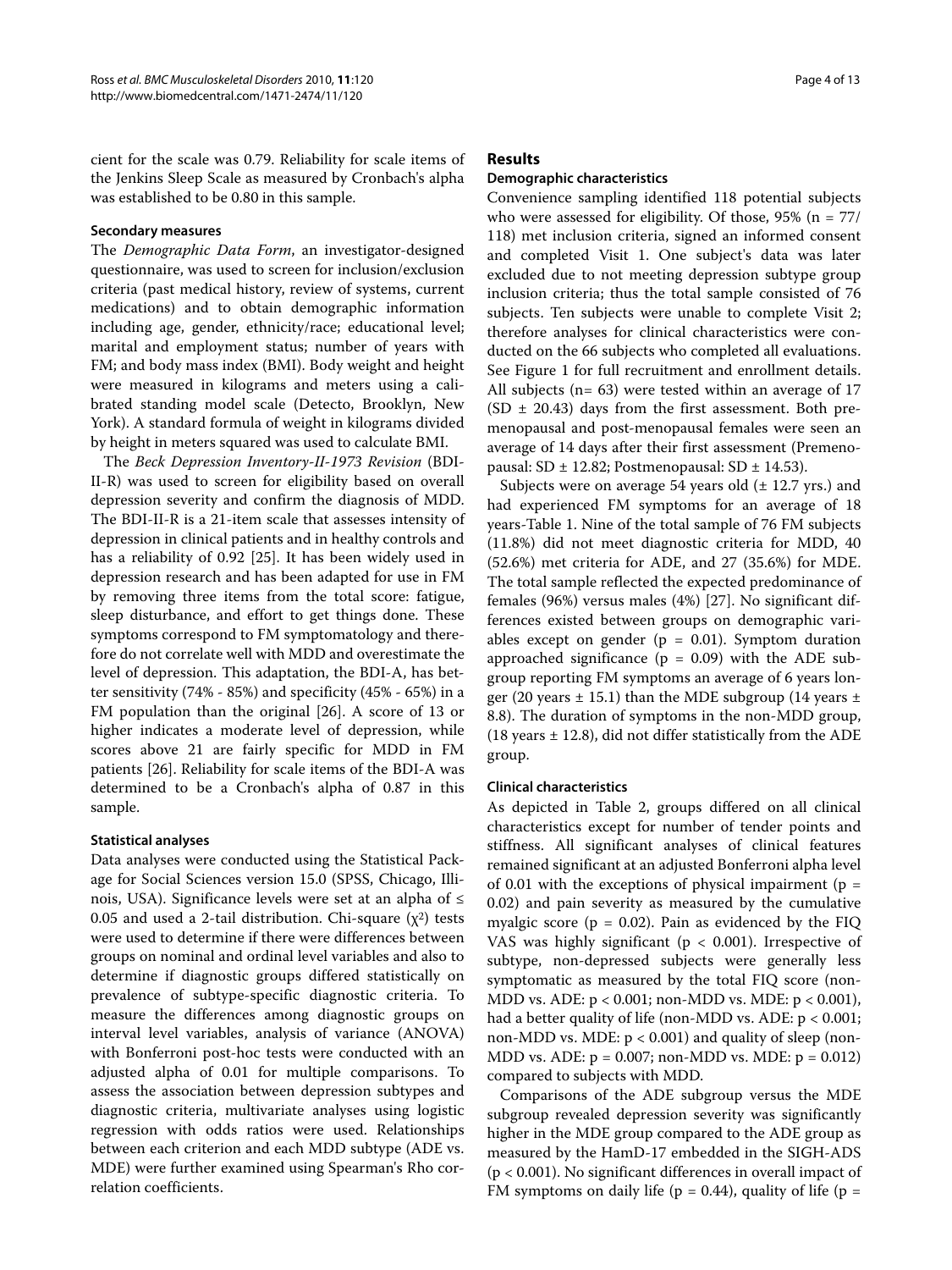#### Ross et al. BMC Musculoskeletal Disorders 2010, **11**:120 http://www.biomedcentral.com/1471-2474/11/120

<span id="page-4-0"></span>

0.49), sleep quality ( $p = 1.0$ ), pain severity ( $p = 0.2$ ), or tenderness ( $p = 1.0$ ) existed between groups.

#### **Subtype-specific criteria**

As expected, the prevalence rates of the subtype-specific diagnostic criteria for MDD with melancholic features as per the DSM-IV-TR (Table 3) were found to be highest in the MDE group and the criteria for MDD with atypical features (Table 4) were highest in the ADE group.

#### *Atypical Depressive Episode-specific criteria*

While groups exhibited predominant symptom patterns respective of their diagnostic classification (ADE vs. MDE), some individual symptoms overlapped between groups. In our sample, all subjects in the ADE group reported mood reactivity, a mandatory criterion for ADE, while 74.1% of the MDE and 44.4% of the non-MDD groups also experienced this symptom. Over 67% of the ADE group experienced weight gain or increased appetite. Interestingly, 37% of the MDE group also reported weight gain, while only 33% reported significant anorexia or weight loss, which is the MDE-specific criterion. The symptom of *hypersomnia* was highest in the ADE group (35%) followed by the MDE group (18.5%). Over 71% of the ADE group and 48.1% of the MDE group reported interpersonal rejection sensitivity. Of interest, the majority of the total sample reported leaden paralysis irrespective of diagnostic subgroup, with 100% of the ADE group, 96.3% of the MDE group and 44.4% of the non-MDD

group reporting this ADE-specific criterion. Groups differed significantly on chronicity of depression as measured by the number of episodes of depression  $[\chi^2(2, n =$  $51$ ) = 67.84, p = 0.007], with the ADE group having the most episodes. Although groups did not differ on the number of times suicide was attempted  $[\chi^2 (2, n = 61) =$ 4.16,  $p = 0.13$ ], the highest prevalence of attempts were made by the ADE group (38.1%;  $n = 8/21$ ), followed by the MDE group  $(15\%; n = 3/20)$ . None of the non-depressed group had ever attempted suicide.

#### *Melancholic Depressive Episode-specific criteria*

The prevalence rate of *anhedonia* was 74% in the MDE group while 12.5% of the ADE group also met this MDEspecific criterion. Over 29% of the MDE group and 11.1% of the ADE group reported lack of reactivity to usually pleasurable stimuli. A distinct quality of depressed mood was present in 100% of the MDE group; but 85% of the ADE group also experienced this symptom. Depression was regularly worse in the morning in 63% of the MDE group and 32.5% of the ADE group. Early morning awakening was highest in the MDE group (88.9%), but almost half of the ADE group and over a third of the non-MDD group also reported this symptom. Marked psychomotor retardation or agitation was highest in the MDE group (70.4%), yet 32.5% of the ADE group also endorsed it. Excessive or inappropriate guilt was highest in the MDE group (85.2%), compared to 40% in the ADE group.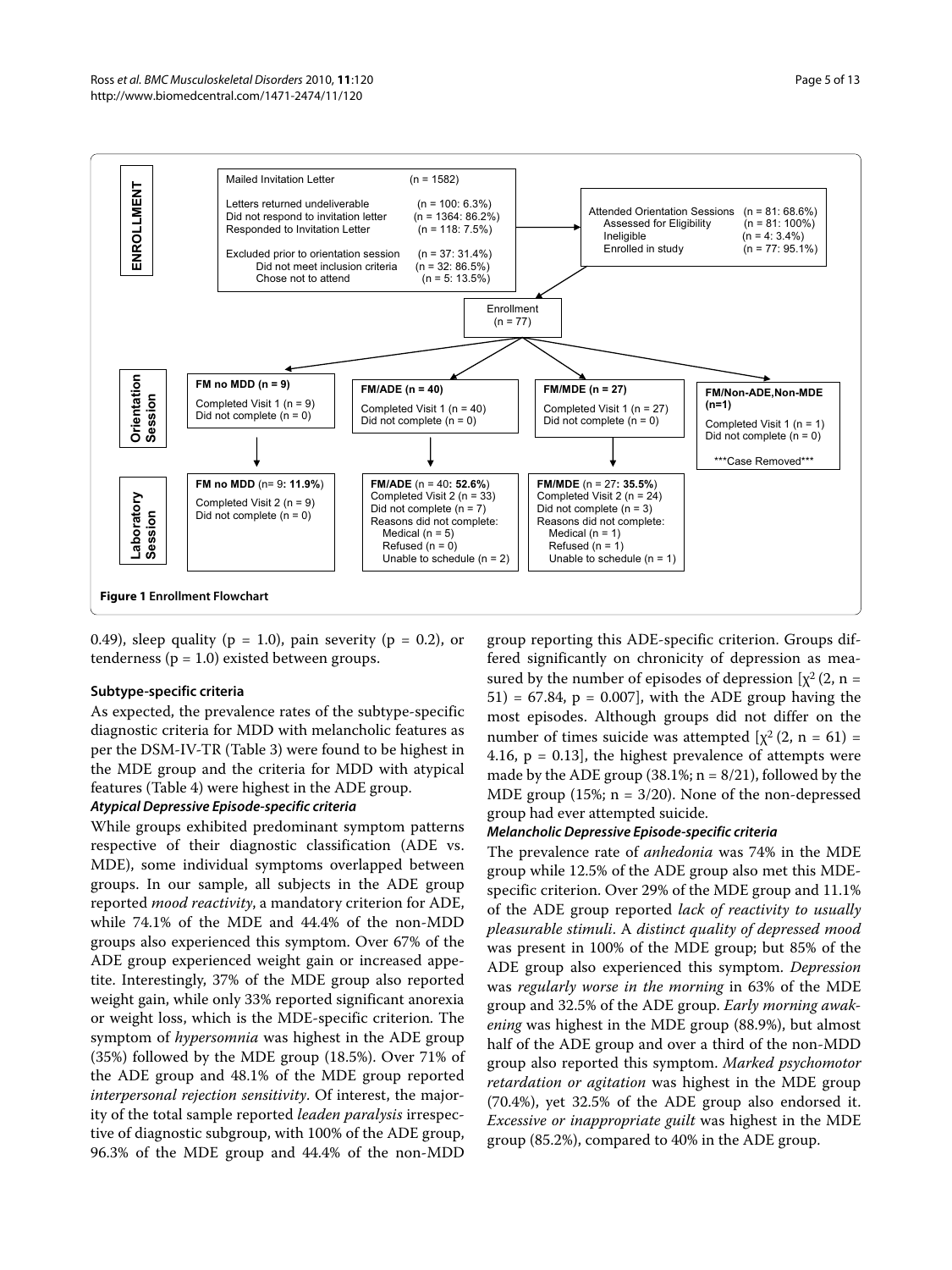| <b>DEMOGRAPHIC VARIABLES</b>    |                                           | <b>Total Sample</b> | <b>No MDD</b>   | <b>ADE</b>       | <b>MDE</b>       | <b>BTW Group</b> |
|---------------------------------|-------------------------------------------|---------------------|-----------------|------------------|------------------|------------------|
|                                 |                                           | $(n = 76)$ 100%     | $(n = 9)$ 11.8% | $(n = 40)$ 52.6% | $(n = 27)$ 35.6% | P Values         |
| Gender                          | Female                                    | 73 (96.1%)          | 7 (77.8%)       | 39 (97%)         | 27 (100%)        | $P = .01$        |
|                                 | Male                                      | $3(3.9\%)$          | $2(22.2\%)$     | $1(2.5\%)$       | 0                |                  |
| <b>Ethnicity</b>                | Hispanic/Latino                           | $5(6.6\%)$          | $0(0\%)$        | 3(7.5%)          | $2(7.4\%)$       | $P = .81$        |
|                                 | Non-Hispanic/Non-Latino                   | 67 (88.2%)          | 8 (88.9%)       | 35 (87.5%)       | 24 (88.9%)       |                  |
|                                 | Not reported/Unknown                      | 4 (5.3%)            | $1(11.1\%)$     | $2(5.0\%)$       | 1(3.7%)          |                  |
| Race                            | Asian                                     | 1(1.3%)             | 0               | $1(2.5\%)$       | 0                | $P = .16$        |
|                                 | Black/African American                    | $2(2.6\%)$          | 0               | $\mathbf 0$      | $2(7.4\%)$       |                  |
|                                 | American Indian/ Alaskan<br><b>Native</b> | $5(6.6\%)$          | 2(22.2%)        | $1(2.5\%)$       | $2(7.4\%)$       |                  |
|                                 | White                                     | 68 (89.5%)          | 7 (77.8%)       | 38 (95%)         | 23 (85.2%)       |                  |
| <b>Educational Level</b>        | Grade 10-12                               | $6(7.9\%)$          | $\mathbf 0$     | 3(7.5%)          | $3(11.1\%)$      | $P = .47$        |
|                                 | High School Diploma/GED                   | 9(11.8%)            | 0               | 6(15%)           | $3(11.1\%)$      |                  |
|                                 | Some college or trade<br>school           | 33 (43.4%)          | 6(66.7%)        | 14 (35%)         | 13 (48.2%)       |                  |
|                                 | College Degree or Higher                  | 28 (36.8%)          | 3(33.3%)        | 17 (44.5%)       | 8 (29.6%)        |                  |
| <b>Marital Status</b>           | Single/Separated                          | 25 (32.9%)          | 0               | 12 (30%)         | 13 (48.1%)       | $P = .14$        |
|                                 | Married/Living Together                   | 47 (61.8%)          | 9 (100%)        | 26 (65%)         | 12 (44.5%)       |                  |
|                                 | Other                                     | 4 (5.3%)            | 0               | 2(5%)            | $2(7.4\%)$       |                  |
| <b>Employment Status</b>        | <b>Full Time</b>                          | 16 (21.1%)          | 3(33.3%)        | 8(20%)           | 5(18.5%)         | $P = .70$        |
|                                 | Part Time                                 | $8(10.5\%)$         | 0               | 4 (10%)          | 4 (14.8%)        |                  |
|                                 | Not employed out of home                  | 52 (68.4%)          | 6(66.7%)        | 28 (70%)         | 18 (66.7%)       |                  |
| <b>Receiving disability</b>     | No                                        | 53 (69.7%)          | 7 (77.8%)       | 27 (67.5%)       | 19 (70.4%)       | $P = .83$        |
|                                 | Yes                                       | 23 (30.3%)          | 2(22.2%)        | 13 (32.5%)       | 8 (29.6%)        |                  |
| Age in years                    |                                           | 54.36 (12.67)       | 52.22 (11.16)   | 55.20 (12.95)    | 53.81 (13.05)    | $P = .79$        |
| # of yrs with FM symptoms       |                                           | 18.05 (12.83)       | 20.11 (10.78)   | 20.36 (15.07)    | 14.11 (8.82)     | $P = .09$        |
| # of years diagnosed with<br>FM |                                           | 7.72(6.12)          | 10.22 (8.20)    | 7.40(6.10)       | 7.35(5.36)       | $P = .43$        |
| <b>BMI</b>                      |                                           | 30.55 (19.69)       | 29.51 (6.97)    | 32.05 (7.35)     | 29.08 (6.57)     | $P = .28$        |

### **Table 1: Comparison of demographic data by diagnostic group: count (%), mean (±SD) and** *X***2 values**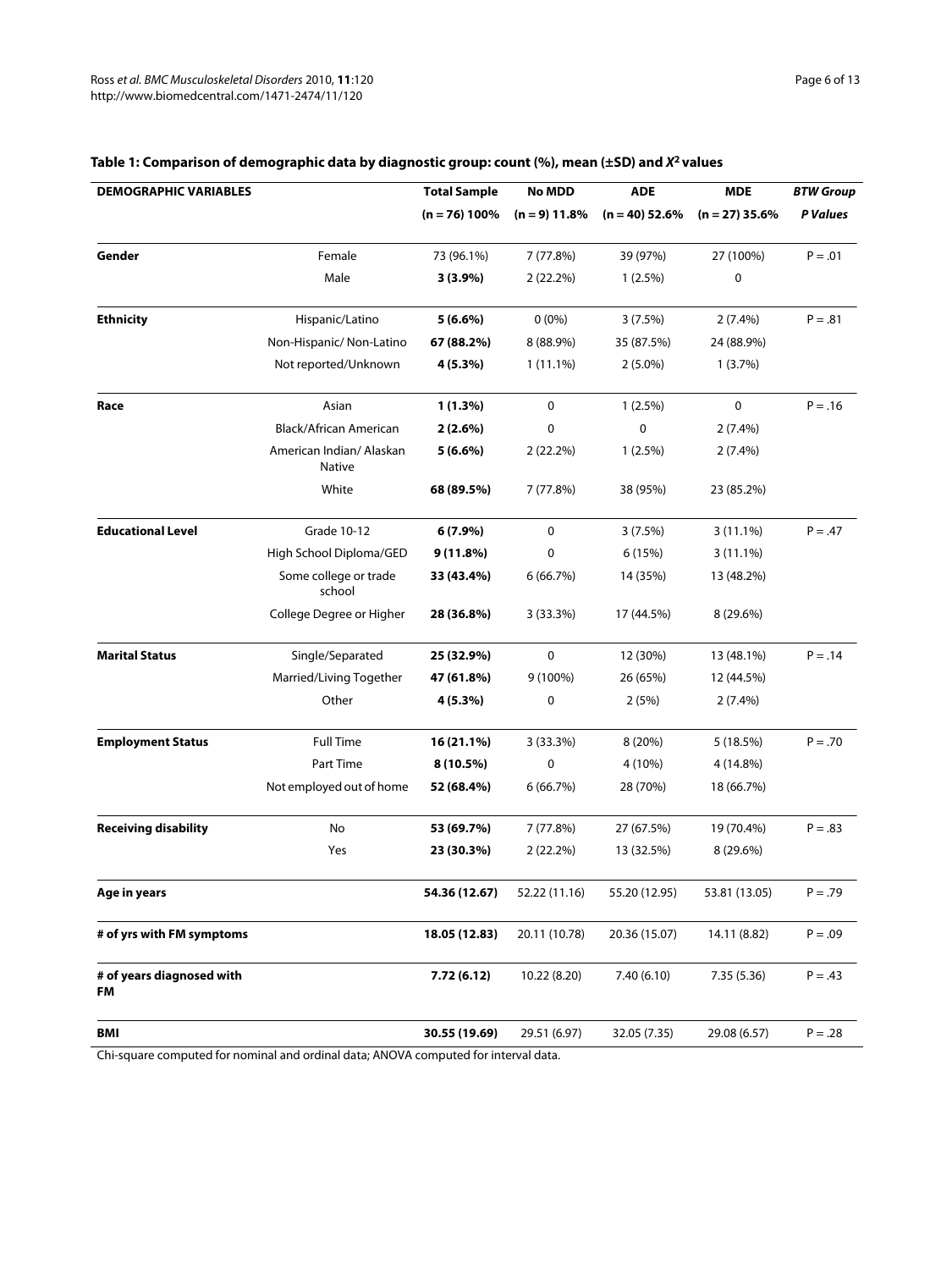| <b>Clinical Characteristics</b> | <b>No MDD</b> | <b>ADE</b>    | <b>MDE</b>    | P value | <b>Between Group</b> |
|---------------------------------|---------------|---------------|---------------|---------|----------------------|
| <b>Construct (Instrument)</b>   | $(n = 9)$     | $(n = 33)$    | $(n = 24)$    |         | Significance         |
|                                 | Α             | B             | $\mathsf{C}$  |         |                      |
| <b>Pain-Presence</b>            | 16.33 (2.50)  | 17.55 (1.00)  | 17.63 (.82)   | 0.60    | <b>NS</b>            |
| (Number of tender points)       |               |               |               |         |                      |
| <b>Pain-Severity</b>            |               |               |               |         | a-b*                 |
| (Cumulative Myalgic Score)      | 34.67 (11.70) | 43.72 (8.29)  | 44.42 (8.65)  | 0.02    | $a-c^*$              |
| <b>Pain-Tenderness</b>          | 4.11(2.52)    | 6.58(1.87)    | 7.54(1.74)    | < 0.001 | $a-b^*$              |
| (FIQ VAS)                       |               |               |               |         | $a-c^*$              |
| <b>Depression Severity</b>      | 4.89 (3.72)   | 16.70 (5.78)  | 22.25 (3.93)  | < 0.001 | $a-b***$             |
| (HamD-17)                       |               |               |               |         | $a-c***$             |
|                                 |               |               |               |         | $b-c***$             |
| <b>Total FIQ Score</b>          | 31.45 (18.57) | 64.04 (17.72) | 68.70 (10.75) | < 0.001 | $a-b***$             |
|                                 |               |               |               |         | $a-c***$             |
| <b>Depression Severity</b>      | 1.11(1.67)    | 6.03(5.51)    | 6.71(2.49)    | < 0.001 | $a-b***$             |
| (FIQ VAS)                       |               |               |               |         | $a-c***$             |
| <b>Stiffness</b>                | 5.71 (4.27)   | 7.23 (2.28)   | 7.15(2.58)    | 0.26    | <b>NS</b>            |
| (FIQ VAS)                       |               |               |               |         |                      |
| <b>Physical Impairment</b>      | 2.98(2.17)    | 4.89(2.22)    | 5.32(1.73)    | 0.02    | $a-b*$               |
| (FIQ)                           |               |               |               |         | $a-c^*$              |
| <b>Quality of life</b>          | 95.56 (8.23)  | 69.58 (15.72) | 63.83 (15.71) | < 0.001 | $a-b***$             |
| (Flannigan)                     |               |               |               |         | $a-c***$             |
| <b>Quality of sleep</b>         |               |               |               | 0.006   | $a-b**$              |
| (Jenkins)                       | 7.89 (7.52)   | 14.15 (4.78)  | 14.00 (4.78)  |         | $a-c**$              |

#### <span id="page-6-0"></span>**Table 2: Comparison of clinical characteristics for total sample and by diagnostic group: mean (± SD)**

ANOVA computed for interval data. \*  $P \le 0.05$ , \*\*  $P \le 0.01$ , \*\*\*  $P \le 0.001$ .

#### **Odds ratios**

The presence of the MDE-specific criteria of lack of reactivity to usually pleasurable stimuli and distinct quality of depressed mood predicted the diagnosis of MDE. Likewise, leaden paralysis and mood reactivity predicted the diagnosis of ADE. However, while the associations of the diagnostic subtypes with the above features were very sensitive (the diagnosis of ADE was associated 100% of the time with leaden paralysis) it was not very specific (leaden paralysis was associated with the diagnosis of MDE 47% of the time). As odds ratios cannot be computed on items that perfectly predict each other, the above four criteria were removed from further analyses.

All other odds ratios were positive, indicating subtypespecific diagnostic criterion were highly associated with their respective subtype. As seen in Table 3, the MDE group was 20 times more likely to endorse anhedonia (p < 0.001); 3.5 times more likely to endorse depression being worse in the mornings ( $p < 0.02$ ); 10.8 times more likely to endorse early morning awakening  $(p = 0.001)$ ; 4.9 times more likely to endorse psychomotor agitation or retardation ( $p = 0.003$ ); 6.2 times more likely to endorse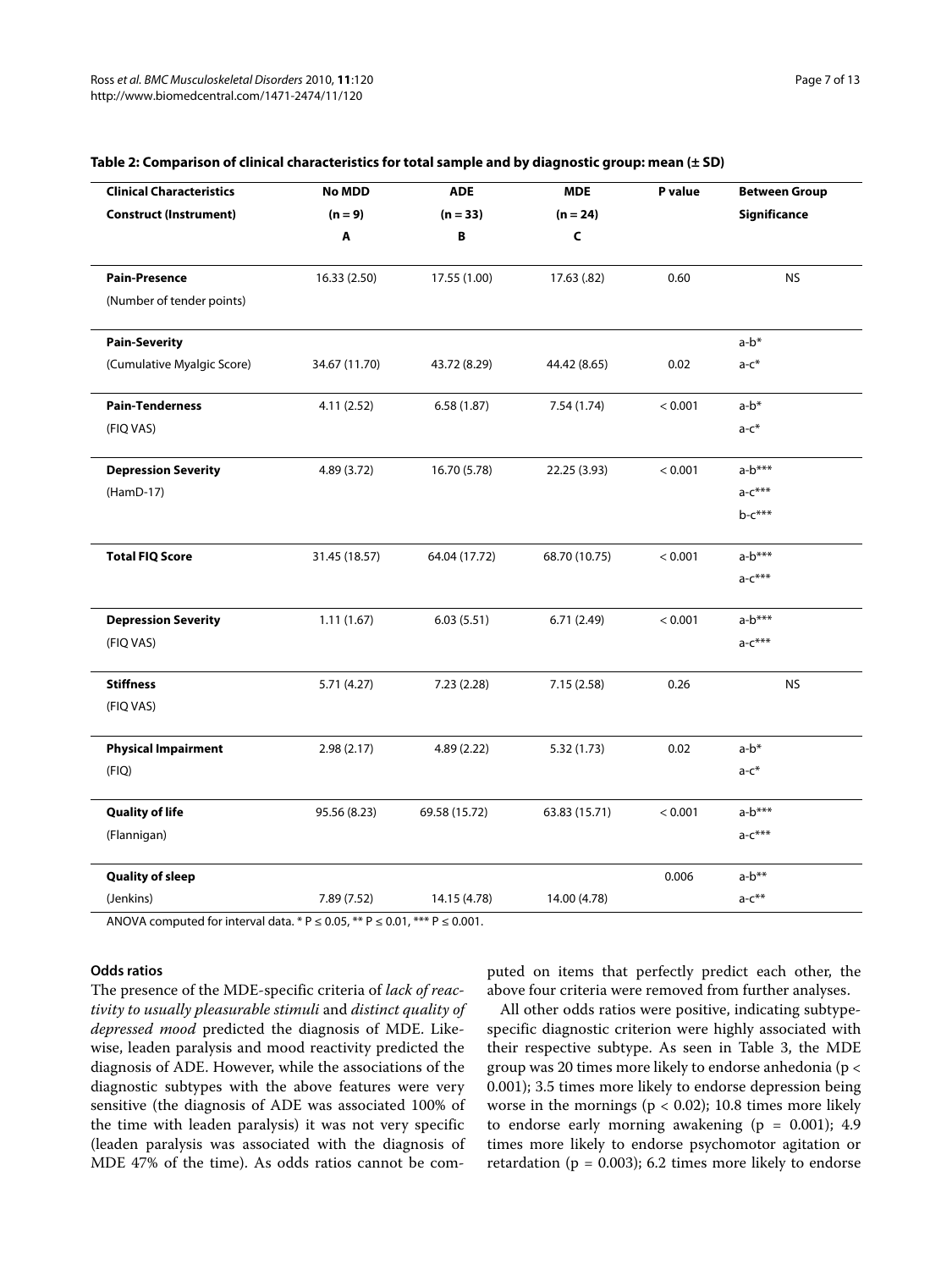| <b>MDE CRITERIA</b>         | <b>No MDD</b> | <b>ADE</b>    | <b>MDE</b>    | $\pmb{\chi^2}$ | $ADE v. MDE (n = 67)$ |                          |
|-----------------------------|---------------|---------------|---------------|----------------|-----------------------|--------------------------|
|                             | $(A: n = 9)$  | $(B: n = 40)$ | $(C: n = 27)$ | P value        | OR                    | P Value                  |
| Anhedonia                   | 0/9           | 5/39          | 7/27          | TS < 0.001     | 20.0                  | < 0.001                  |
| (loss of pleasure in all,   | 0%            | 12.5%         | 74.1%         | a-b 0.57       |                       |                          |
| or almost all activities)   |               |               |               | $a-c < 0.001$  |                       |                          |
|                             |               |               |               | $b-c < 0.001$  |                       |                          |
| Lack of reactivity to       | 1/9           | 0/39          | 8/27          | TS < 0.001     |                       | 1.0                      |
| usually pleasurable stimuli | 11.1%         | 0%            | 29.6%         | a-b 0.19       |                       | (Perfect Predictability) |
|                             |               |               |               | a-c 0.40       |                       |                          |
|                             |               |               |               | $b-c < 0.001$  |                       |                          |
| Distinct quality of         | 0/9           | 34/40         | 27/27         | TS < 0.001     | 1.0                   |                          |
| depressed mood              | 0%            | 85%           | 100%          | $a-b < 0.001$  |                       | (Perfect Predictability) |
|                             |               |               |               | $a-c < 0.001$  |                       |                          |
|                             |               |               |               | b-c 0.07       |                       |                          |
| Depression regularly        | 1/9           | 13/41         | 17/27         | TS < 0.007     | 3.5                   | 0.02                     |
| worse in the morning        | 11.1%         | 32.5%         | 63%           | a-b 0.41       |                       |                          |
|                             |               |               |               | a-c 0.02       |                       |                          |
|                             |               |               |               | b-c 0.02       |                       |                          |
| Early morning awakening     | 3/9           | 17/40         | 24/27         | TS < 0.001     | 10.8                  | < 0.001                  |
|                             | 33.3%         | 42.5%         | 88.9%         | a-b 0.72       |                       |                          |
|                             |               |               |               | a-c 0.003      |                       |                          |
|                             |               |               |               | $b-c < 0.001$  |                       |                          |
| Marked psychomotor          | 0/9           | 13/40         | 19/27         | TS < 0.001     | 4.9                   | 0.003                    |
| retardation or agitation    | 0%            | 32.5%         | 70.4%         | a-b 0.09       |                       |                          |
|                             |               |               |               | $a-c < 0.001$  |                       |                          |
|                             |               |               |               | b-c 0.003      |                       |                          |
| Significant anorexia or     | 1/9           | 3/40          | 9/27          | $TS = 0.02$    | $6.2\,$               | 0.01                     |
| Weight loss                 | 11.1%         | 7.5%          | 33.3%         | a-b 0.57       |                       |                          |
|                             |               |               |               | a-c 0.39       |                       |                          |
|                             |               |               |               | b-c 0.007      |                       |                          |
| Excessive or                | 0/9           | 16/40         | 23/27         | TS 0.001       | 8.6                   | < 0.001                  |
| inappropriate guilt         | $0\%$         | 40%           | 85.2%         | a-b 0.02       |                       |                          |
|                             |               |               |               | $a-c < 0.001$  |                       |                          |
|                             |               |               |               | $b-c < 0.001$  |                       |                          |

#### **Table 3: Prevalence rates of melancholic depressive episode-specific diagnostic criteria by diagnostic group**

**Abbreviations**: TS, Total Sample; CI, Confidence Interval; OR, odds ratio. Italicized cells reflect highest prevalence rates among the 3 diagnostic groups.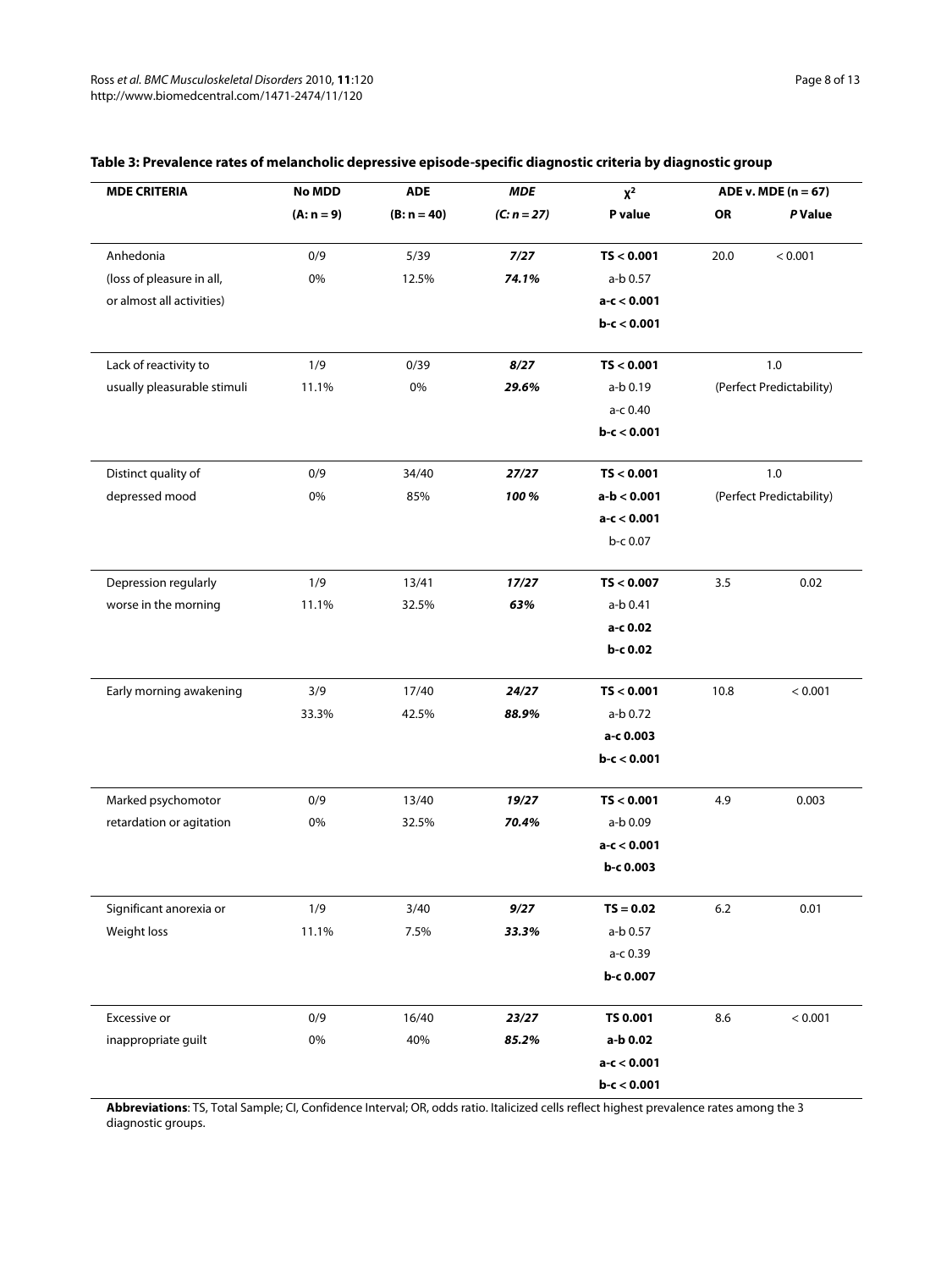| <b>ADE CRITERIA</b>                 | <b>No MDD</b> | <b>MDE</b><br><b>ADE</b> |               | $X^2$         | ADE v. MDE $(n = 67)$ |                          |
|-------------------------------------|---------------|--------------------------|---------------|---------------|-----------------------|--------------------------|
|                                     | $(A: n = 9)$  | $(B: n = 40)$            | $(C: n = 27)$ | P value       | <b>OR</b>             | P Value                  |
| Mood reactivity                     | 4/9           | 40/40                    | 20/27         | TS < 0.001    |                       | 1.0                      |
|                                     | 44.4%         | 100%                     | 74.1%         | $a-b < 0.001$ |                       | (Perfect Predictability) |
|                                     |               |                          |               | a-c 0.13      |                       |                          |
|                                     |               |                          |               | b-c 0.001     |                       |                          |
| Significant weight gain or          | 0/9           | 27/40                    | 10/27         | TS < 0.001    | 3.53                  | 0.02                     |
| increased appetite                  | 0%            | 67.5%                    | 37%           | $a-b < 0.001$ |                       |                          |
|                                     |               |                          |               | a-c 0.04      |                       |                          |
|                                     |               |                          |               | b-c 0.02      |                       |                          |
| Hypersomnia                         | 0/9           | 14/40                    | 5/27          | TS 0.06       | 2.37                  | 0.15                     |
|                                     | 0%            | 35%                      | 18.5%         | a-b 0.05      |                       |                          |
|                                     |               |                          |               | a-c 0.30      |                       |                          |
|                                     |               |                          |               | b-c 0.18      |                       |                          |
| Leaden paralysis (i.e., heavy,      | 4/9           | 40/40                    | 26/27         | TS < 0.001    |                       | 1.0                      |
| leaden feelings in arms or legs)    | 44.4%         | 100%                     | 96.3%         | $a-b < 0.001$ |                       | (Perfect Predictability) |
|                                     |               |                          |               | a-c 0.002     |                       |                          |
|                                     |               |                          |               | b-c 0.40      |                       |                          |
| Long-standing pattern of            | 0/9           | 27/38                    | 13/27         | TS < 0.001    | 2.64                  | 0.06                     |
| interpersonal rejection sensitivity | 0%            | 71.1%                    | 48.1%         | $a-b < 0.001$ |                       |                          |
|                                     |               |                          |               | a-c 0.01      |                       |                          |
|                                     |               |                          |               | b-c 0.07      |                       |                          |
| Criteria not met for MDE during     | 9/9           | 40/40                    | 0/27          | TS < 0.001    | 0.007                 | 0.007                    |
| the same episode                    | 100%          | 100%                     | 0%            | a-b 1.00      |                       |                          |
|                                     |               |                          |               | $a-c < 0.001$ |                       |                          |
|                                     |               |                          |               | $b-c < 0.001$ |                       |                          |

#### **Table 4: Prevalence rates of atypical depressive episode-specific diagnostic criteria by diagnostic group**

**Abbreviations**: TS, Total Sample; CI, Confidence Interval; OR, odds ratio. *Italicized* cells reflect highest prevalence rates among the 3 diagnostic groups.

anorexia or weight loss,  $(p = 0.01)$ ; and 8.6 times more likely to endorse excessive or inappropriate guilt ( $p =$ 0.001) than the ADE group. In contrast, Table 4 shows the ADE group was more likely to endorse the ADE-specific criteria of weight gain/ increased appetite (OR = 3.5, p = 0.02) and interpersonal rejection sensitivity ( $OR = 2.6$ , p = 0.06) compared to the MDE group.

#### **Correlations**

The correlation matrix of the diagnosis of ADE versus MDE with all five of the ADE-specific diagnostic features and eight MDE-specific diagnostic features can be viewed in an additional file (#[2](#page-10-1)). In brief, there was a weak rela-

tionship between the diagnosis of ADE and significant weight gain/ hyperphagia ( $r = 0.30$ ,  $p = 0.013$ ) and a moderate relationship with mood reactivity ( $r = .42$ ,  $p <$ 0.001). However, no significant associations existed between the diagnosis of ADE and hypersomnia (r = .18,  $p = 0.15$ ), leaden paralysis ( $r = .15$ ,  $p = 0.23$ ) nor interpersonal rejection sensitivity ( $r = .23$ ,  $p = 0.06$ ).

For the MDE-diagnosed group, there was a strong relationship between the MDE-specific criteria anhedonia (loss of pleasure in all, or almost all, activities) ( $r = 0.62$ , p < 0.001), and moderate relationships with lack of reactivity to usually pleasurable stimuli ( $r = 0.45$ ,  $p < 0.001$ ),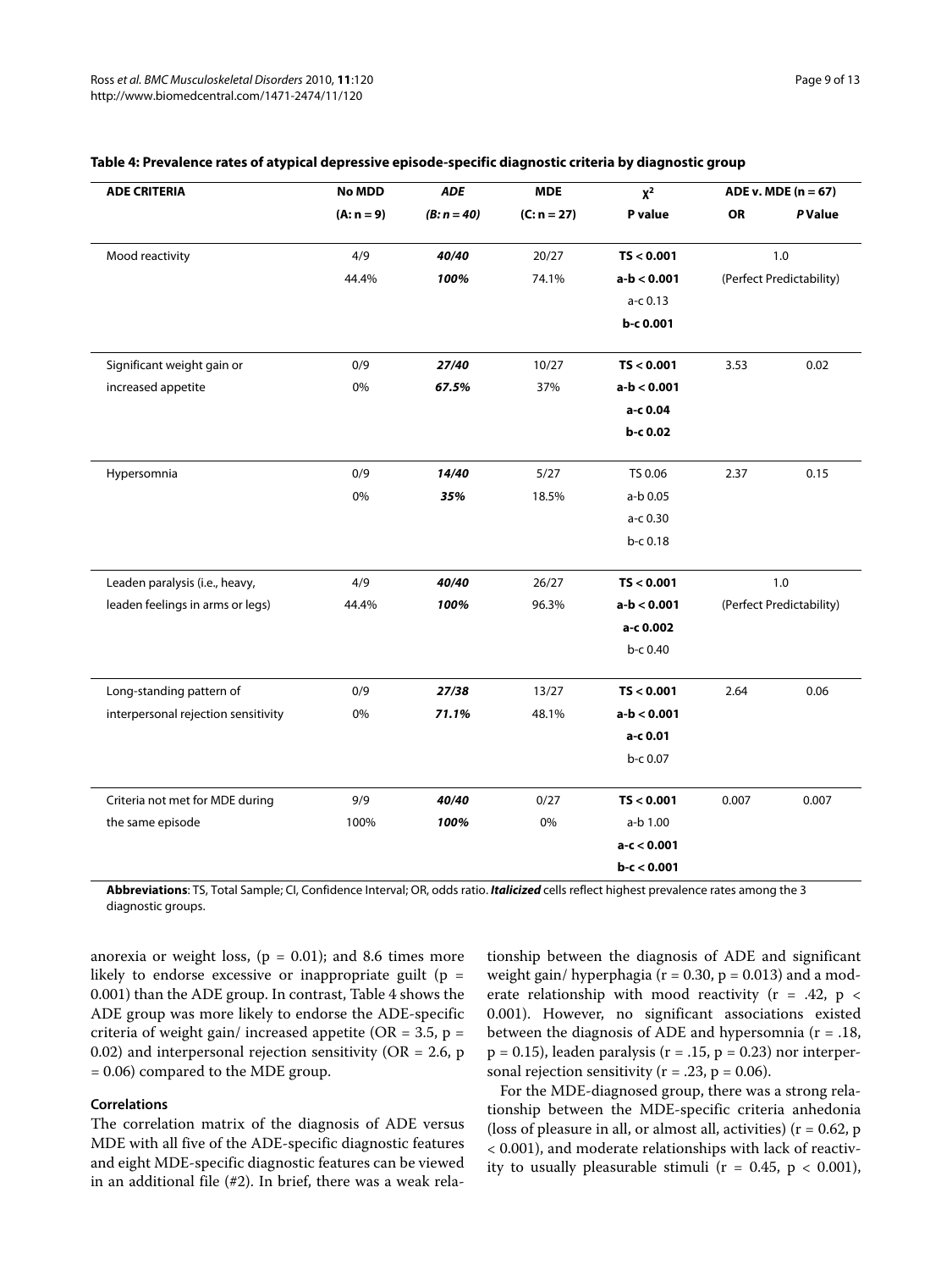early morning awakening ( $r = 0.47$ ,  $p < 0.001$ ) and excessive or inappropriate guilt ( $r = 0.45$ ,  $p = < 0.001$ ). Weak relationships existed with marked psychomotor retardation or agitation ( $r = 0.37$ ,  $p = 0.002$ ), significant anorexia or weight loss  $(r = 0.33, p = 0.006)$ , depression worse in the morning  $(r = 0.30, p = 0.013)$  and distinct quality of depressed mood ( $r = 0.26$ ,  $p = 0.035$ ).

#### **Discussion**

The results reported herein provide evidence for the occurrence of atypical and melancholic subtypes of depression in FM subjects. Furthermore, these subjects exhibited similar clinical features of ADE and MDE as has been reported in other depressed non-FM populations [[13,](#page-11-11)[28,](#page-11-26)[29\]](#page-11-27). Interestingly, the ADE prevalence rate of 52.6% is approximately twice that of the 30% reported in population studies of depressed people without FM. This finding is consistent with ADE being more prevalent in women and may be associated with the neuroendocrine underpinnings of the preponderance of women versus men (9:1) with FM [[30\]](#page-11-28). The prevalence rate of MDE was 35.6%, which is more consistent with previous studies in depressed non-FM populations which demonstrated a prevalence of approximately 30% [[31,](#page-11-29)[32\]](#page-11-30). Demarcation of MDD subtypes is a novel area of research in FM. Prior to completing this pilot study, it was not known if subtype prevalence in an FM sample would be consistent with the prevalence of MDD subtypes previously identified in the general population. We speculate the over-representation of ADE is likely due to the above and ADE being more prevalent in females in addition to the long-term effect of chronic stress blunting HPA axis functions resulting in lower cortisol levels. It is unclear as to why only one subject out of 77 was identified with the non-ADE/non-MDE subtype. It is possible this finding was associated with self selection bias, differences in symptom presentation of MDD co-morbid with FM versus MDD alone, or the possibility the subject was transitioning from MDE to ADE. A larger study is needed to better characterize depression subtypes and their clinical features to determine if the above finding is reproducible. Our team plans to investigate this issue in future studies.

#### **Clinical features of FM more severe in depressed groups**

Our data substantiates previous reports that associate a diagnosis of MDD in FM patients with more pain [\[33](#page-11-31)], poorer sleep quality [[34](#page-11-32)], poorer quality of life [[35\]](#page-12-0) and greater functional impairment [\[36](#page-12-1)]. However, in the current study, the specific subtype of MDD (ADE vs. MDE) did not affect the intensity of the clinical characteristics of FM with the exception of greater depression severity in the MDE group.

#### **Overlap of diagnostic criteria between subtypes**

While conceptually, MDD subtype-specific criteria are exclusive to their respective diagnostic subtype with no overlap between subgroups, ours and other study data [[13,](#page-11-11)[37\]](#page-12-2) indicate diagnostic features that differentiate ADE versus MDE do commonly overlap. Benazzi provides an in-depth discussion of the concept of depressive subtype symptom overlap in depressed non-FM populations and presents the hypothesis of mood disorders representing a continuum of overlapping disorders with common underlying biological pathways versus being absolute categorical definitions [\[38](#page-12-3)]. Consistent with our findings, Angst and colleagues [[39](#page-12-4)] found in their 20 year prospective study that depressed non-FM subjects with pure melancholic and atypical depression exhibited many similar characteristics, as evidenced by no significant differences between groups on psychomotor retardation/agitation, weight gain or feelings of excessive or inappropriate guilt. In a large trial of 579 depressed non-FM patients (ADE, n  $= 130$ ; Non-ADE, n = 449) ADE symptoms were reported in both groups, with the ADE group having the highest prevalence of mood reactivity (100% vs. 77.7%), hypersomnia (36.2% vs. 16.8%), hyperphagia (53.1% vs. 21.8%), leaden paralysis (60.8% vs. 28%), and interpersonal rejection sensitivity (75.4% vs. 40.9%) [[13\]](#page-11-11). In line with Thase and colleagues [[40\]](#page-12-5), we found that mood reactivity, a mandatory criterion for ADE, was reported by the majority of the MDE group and almost half of the non-MDD group; which is also congruent with the observations of Henkel and colleagues [\[41\]](#page-12-6). We cautiously speculate the overlap in depressive subtype symptoms is likely due at least in part to dysfunction of the HPA axis as well as other neuroendocrine (e.g., serotonin and norepinephrine) and neuroimmune (e.g., pro-inflammatory cytokine response) systems. Although Juruena and Cleare [[42](#page-12-7)] reviewed symptom overlap between ADE and other MDD subtypes in populations similar to FM including chronic fatigue syndrome, to our knowledge this study was the first to evaluate ADE and MDE specific diagnostic criterion in an FM population. Therefore, these findings need to be replicated in a larger sample before any conclusive assumption regarding the causes of the symptom overlap can occur.

One final example of the non-specificity of diagnostic criteria in our study was the finding that 100% of the ADE group endorsed experiencing "leaden paralysis"; while three-fourths of the MDE group also experienced this symptom. As the reported prevalence of leaden paralysis is significantly higher than reports from depressed non-FM populations [[37\]](#page-12-2), we hypothesized there may be an etiological link between leaden paralysis and the symptom of stiffness, a common complaint of FM subjects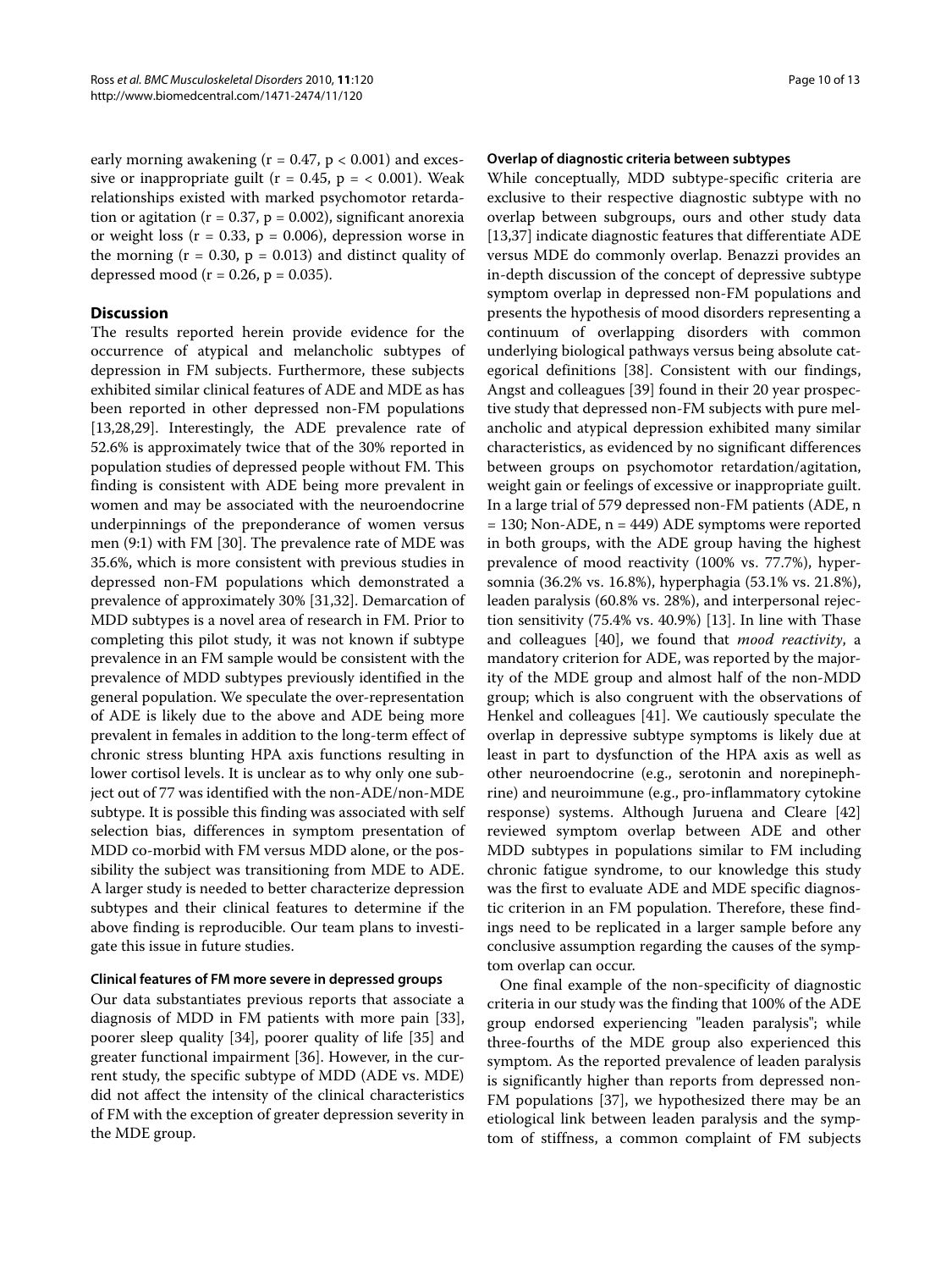[[43\]](#page-12-8). However we only found a week association between these symptoms ( $r = 0.26$ ,  $p = 0.03$ ) indicating there may be a mediating or moderating variable accounting for this clinical observation.

#### **Possible temporal association between length of time with FM and MDD subtypes**

A non-significant ( $p = 0.09$ ), yet potentially interesting finding was a trend among MDD subtypes to differ in the number of years that FM symptoms were present. Similar to Wallace's findings [\[44\]](#page-12-9), the ADE and non-MDD groups had symptoms of FM for approximately six years longer than the MDE group. It has been reported that non-FM patients with ADE have a longer duration of symptoms versus non-FM patients with MDE [\[39](#page-12-4)]. Gold and Chrousos [[15\]](#page-11-13) have hypothesized that new onset FM is generally associated with a hyperactive HPA axis characterized by elevated levels of CRH and cortisol (a characteristic of MDE), and that, over time, persistent stress results in blunting of the HPA axis response (a characteristic of ADE). Our data supports this notion, and we postulate that this finding may explain disparities in previous reports of HPA axis studies in FM [\[45](#page-12-10)-[48](#page-12-11)], as both the duration of FM symptoms and depression subtype might be expected to influence HPA axis functioning.

#### **Limitations**

Certain groups were excluded to decrease risk to vulnerable individuals (children, severely depressed people, people with suicidal ideation) and to eliminate potential confounding variables (persons with co-occurring rheumatic and pituitary disease, therapy with medications known to alter HPA axis function), thus result may not generalize to such individuals. Varying estrogen levels across the menstrual cycle presents a potential confounding variable in this study and necessitates more in-depth measurement via standardized biochemical assays in future studies. Furthermore, the sample was recruited from patients seen at a tertiary care facility for FM consultation and short-term management and an outpatient mental health clinic specializing in mood disorders with concurrent chronic pain, thus their symptoms may have been more severe than patients managed in primary care clinics. As the sample size was relatively small, these findings need to be confirmed in a larger sample from a more diverse population. The age of onset (before vs. after 20 years old), duration of symptoms (less than vs. greater than 2 years) and chronicity of depression (number of lifetime episodes) needs to be evaluated in future studies, as these are proposed additions to the DSM-V diagnostic criteria for depression with atypical features and may add sensitivity and specificity to the diagnosis [[49\]](#page-12-12).

#### **Future directions**

There is much contemporary interest in trying to understand psycho-neuro-endocrine dysfunction in relation to

the etiology of FM and chronic pain. Currently these studies have yielded non-consistent and often contradictory findings. We deduce that failure to distinguish between depressive subgroups could have led to confounding results in studies that have measured HPA activity, as the HPA axis in ADE is purported to be relatively hypo-cortisolemic compared to the HPA axis in MDE. For instance, recent research has reported that interpersonal rejection sensitivity and the associated fear of negative social evaluation is associated initially with a hypercortisolemic response consistent with melancholic depression and then later in life with hypocortisolemic states such as atypical depression [[50\]](#page-12-13). Thus both the duration of a stressor and the nature of an associated mood disorder are potentially important confounding variables to consider in any HPA axis study in chronic disease.

#### **Conclusions**

The results of this study confirm that depressed FM patients commonly experience both atypical and melancholic depressive features. In this study, atypical depression was 1.5 times more common than melancholic depression. Furthermore, while the melancholic group exhibit greater depression severity, those with atypical depression appear to have fibromyalgia symptoms an average of six years longer than those with melancholic depression. The presence of depression subtypes in depressed FM patients may have significant research and clinical implications. In research, a failure to account for depression subgroups may lead to regression towards the means in some studies of HPA function. Classic research provides evidence that the successful pharmacologic treatment of ADE differs from the treatment for MDE [[51,](#page-12-14)[52\]](#page-12-15) and is proposed to be due to differing biological dysfunction of the HPA axis, locus ceruleus-noradrenergic system and the physiological stress systems. Thus, depression subtypes need to be addressed in future studies and clinical practice to eliminate the possibility of making erroneous conclusions from the data.

#### **Additional material**

<span id="page-10-0"></span>**[Additional file 1](http://www.biomedcentral.com/content/supplementary/1471-2474-11-120-S1.PDF) DSM-IV-TR mood disorder episode specifiers for melancholic features and atypical features**. Lists the specific mood disorder diagnostic features for melancholic and atypical depression subtypes. **[Additional file 2](http://www.biomedcentral.com/content/supplementary/1471-2474-11-120-S2.PDF) Correlations among diagnostic subtype and atypical** 

<span id="page-10-1"></span>**and melancholic episode specifiers using Spearman's Rho with p values**. Displays the correlation matrix for the diagnoses of ADE versus MDE with all five of the ADE-specific diagnostic features and all eight of the MDEspecific diagnostic features.

#### **Competing interests**

The authors declare that they have no competing interests.

#### **Authors' contributions**

RLR was involved in study design, acquisition of data, data analyses, interpretation of data, had full access to all data in this study and takes responsibility for the integrity of the data and accuracy of the analyses. RLR was the primary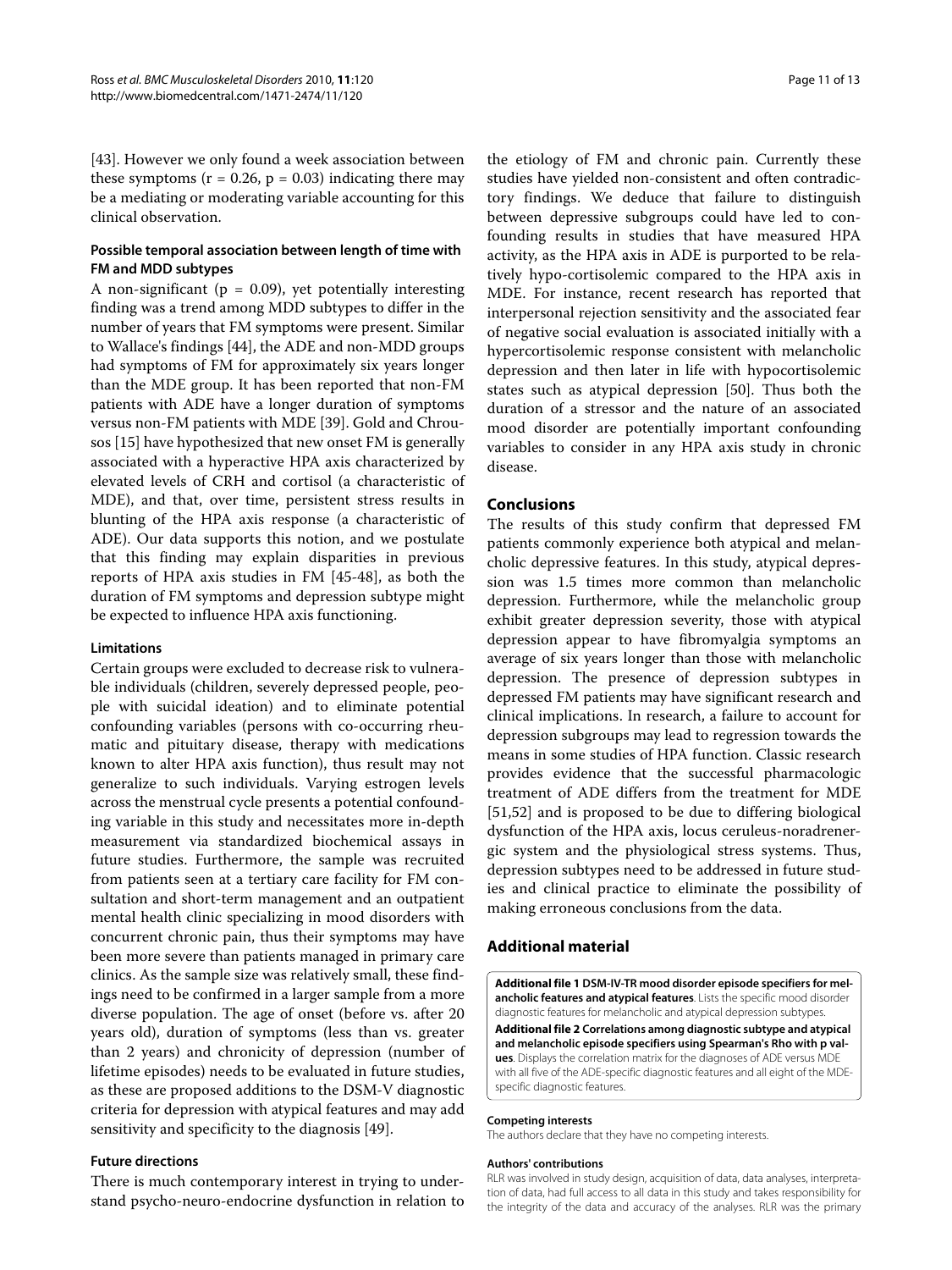author of the manuscript and finalized it after comments from the other authors. KDJ participated in study design, interpretation of data and development and editing of the manuscript. RLW carried out the regression analyses and assisted in writing the odds ratio section. LJW commented on drafts of the manuscript. RMB constructed the FIQ, participated in study design and interpretation of data, made critical suggestions for the development of the manuscript as well as significant contributions to the final manuscript. All authors have read and approved the final manuscript.

#### **Acknowledgements**

This study was supported by funding from the National Institutes of Health in Bethesda, Maryland, USA (NINR T32NR07061; NRSA F31NR009472); Oregon Health & Science University School of Nursing - Portland, Oregon, USA (Deans Dissertation Award) and the Oregon Clinical and Translational Research Institute - Portland, Oregon, USA (OCTRI Award); the University Club Foundation - Portland, Oregon, USA (Fellowship Award); and by the Fibromyalgia Information Foundation - Portland, Oregon, USA (Research Award). These funding bodies did not have an active role in the conduct of the study or in manuscript preparation. We would like to thank Christine Nelson for her invaluable assistance with revisions and final preparation of the manuscript. We would especially like to thank the volunteers participating in the study for their valuable time and altruism.

#### **Author Details**

1Oregon Health & Science University, School of Nursing, 3455 SW US Veterans Hospital Road, Portland, Oregon, 97239, USA, 2Oregon Health & Science University Cancer Institute, Division of Hematology and Medical Oncology, 3181 SW Sam Jackson Park Road, Portland, Oregon, 97239, USA and 3Oregon Health & Science University, School of Medicine, 3181 SW Sam Jackson Park Road, Portland, Oregon, 97239, USA

#### Received: 18 August 2009 Accepted: 14 June 2010 Published: 14 June 2010

#### **References**

- <span id="page-11-0"></span>1. Carmona L, Ballina J, Gabriel R, Laffon A: The burden of musculoskeletal diseases in the general population of Spain: results from a national survey**.** Ann Rheum Dis 2001, 60:1040-1045.
- <span id="page-11-1"></span>2. Rao SG, Bennett RM: Pharmacological therapies in fibromyalgia**.** Best Pract Res Clin Rheumatol 2003, 17:611-627.
- <span id="page-11-2"></span>3. Kessler RC, Berglund P, Demler O, Jin R, Merikangas KR, Walters EE: Lifetime prevalence and age of onset distributions of DSM IV disorders in the National Comorbidity Survey Replication**.** Arch Gen Psychiatry 2005, 62:593-602.
- <span id="page-11-3"></span>4. Arnold LM, Hudson JI, Keck PE, Auchenbach MB, Javaras KN, Hess EV: Comorbidity of fibromyalgia and psychiatric disorders**.** J Clin Psychiatry 2006, 67:1219-1225.
- <span id="page-11-4"></span>Gormsen L, Rosenberg R, Bach FW, Jensen TS: Depression,anxiety health related quality of life and pain in patients with chronic fibromyalgia and neuropathic pain**.** Eur J Pain 2010, 14:127. e1-8
- 6. Patten SB, Beck CA, Kassam A, Williams JV, Barbui C, Metz LM: Long term medical conditions and major depression: strength of association for specific conditions in the general population. Can J Psychiatry 2005, 50:195-202.
- <span id="page-11-5"></span>7. Nicholl BI, MacFarlane GJ, Davies KA, Morriss R, Dickens C, McBeth J: Premorbid psychosocial factors are associated with poor healthrelated quality of life in subjects with new onset of chronic widespread pain-results from the EPIFUND study**.** Pain 2009, 141:119-126.
- <span id="page-11-6"></span>8. Dreyer L, Kendall SA, Winther JF, Mellemkjaer L, Danneskiold-Samsoe B, Bliddal : Increased suicide liver disease and cardiovascular disease mortality in a cohort of Danish patients with Fibromyalgia**.** Journal of Musculoskeletal Pain 2004, 12:49.
- <span id="page-11-7"></span>Arnold LM, Lu Y, Crofford LJ, Wohlreich M, Detke MJ, Iyengar S, Goldstein DJ: A double-blind, multicenter trial comparing duloxetine with placebo in the treatment of fibromyalgia patients with or without major depressive disorder**.** Arthritis Rheum 2004, 50:2974-2984.
- <span id="page-11-8"></span>10. American Psychiatric Association: Diagnostic and Statistical Manual of Mental Disorders(4th ed.) Text Revised**.** 4th edition. Washington DC American Psychiatric Association; 2000.
- <span id="page-11-9"></span>11. Levitan RD, Lesage A, Parikh SV, Goering P, Kennedy SH: Reversed neurovegetative symptoms of depression: a community study of Ontario**[.](http://www.ncbi.nlm.nih.gov/entrez/query.fcgi?cmd=Retrieve&db=PubMed&dopt=Abstract&list_uids=9210743)** Am J Psychiatry 1997, 154:934-940.
- <span id="page-11-10"></span>12. Gold PW, Gabry KE, Yasuda MR, Chrousos GP: Divergent endocrine abnormalities in melancholic and atypical depression: clinical and pathophysiologic implications**.** Endocrinol Metab Clin North Am 2002, 31:37-62.
- <span id="page-11-11"></span>13. Posternak MA, Zimmerman M: Partial validation of the atypical features subtype of major depressive disorder**.** Arch Gen Psychiatry 2002, 59:70-76.
- <span id="page-11-12"></span>14. Davidson JR: A history of the concept of atypical depression. J Clin Psychiatry 2007, 68(Suppl 3):10-15.
- <span id="page-11-13"></span>15. Gold PW, Chrousos GP: Organization of the stress system and its dysregulation in melancholic and atypical depression: high vs low CRH/NE states**.** Mol Psychiatry 2002, 7:254-275.
- <span id="page-11-14"></span>16. Jones KD, Reiner A: Recruitment strategies for participant-intensive clinical trials**.** In Applied Nursing Research in press; 2010.
- <span id="page-11-15"></span>17. Wolfe F, Smythe HA, Yunus MB, Bennett RM, Bombardier C, Goldenberg DL, Tugwell P, Campbell SM, Abeles M, Clark P: The American College of Rheumatology 1990 Criteria for the Classification of Fibromyalgia. Report of the Multicenter Criteria Committee**.** Arthritis Rheum 1990, 33:160-172.
- <span id="page-11-16"></span>18. Kunzel HE, Binder EB, Nickel T, Ising M, Fuchs B, Majer M, Pfennig A, Ernst G, Kern N, Schmid DA, Uhr M, Holsboer F, Modell S: Pharmacological and nonpharmacological factors influencing hypothalamic-pituitaryadrenocortical axis reactivity in acutely depressed psychiatric inpatients, measured by the Dex-CRH test**.** Neuropsychopharmacology 2003, 28:2169-2178.
- <span id="page-11-17"></span>19. Terman M, Terman JS, Ross DC: A controlled trial of timed bright light and negative air ionization for treatment of winter depression**.** Arch Gen Psychiatry 1998, 55:875-882.
- <span id="page-11-18"></span>20. Williams JBW, Link MJ, Terman M: Structured Interview Guide for the Hamilton Deoression Rating Scale-Seasonal Affective Disorder Version, Self-Rating Version**.** 1998 [<http://www.cet.org>]. Ref Type: Electronic Citation
- <span id="page-11-19"></span>21. Burckhardt CS, Clark SR, Bennett RM: The fibromyalgia impact questionnaire: development and validation**.** J Rheumatol 1991, 18:728-733.
- <span id="page-11-20"></span>22. Bennett R: The fibromyalgia impact questionnaire (FIQ): a review of its development, current version, operating characteristics and uses**.** Clinical and Experimental Rheumatology 2005, 23:S154-S162.
- <span id="page-11-21"></span>23. Flanagan JC: Measurement of quality of life: current state of the art**[.](http://www.ncbi.nlm.nih.gov/entrez/query.fcgi?cmd=Retrieve&db=PubMed&dopt=Abstract&list_uids=6460487)** Arch Phys Med Rehabil 1982, 63:56-59.
- <span id="page-11-22"></span>24. Jenkins CD, Stanton BA, Niemcryk SJ, Rose RM: A scale for the estimation of sleep problems in clinical research**.** J Clin Epidemiol 1988, 41:313-321.
- <span id="page-11-23"></span>25. Beck A, Steer R, Brown G: Manual for Beck Depression Inventory II**.** San Antonio, Texas: Psychological Corporation; 1996.
- <span id="page-11-24"></span>26. Burckhardt CS, O'Reilly CA, Wiens AN, Clark SR, Campbell SM, Bennett RM: Assessing depression in fibromyalgia patients**.** Arthritis Care Res 1994, 7:35-39.
- <span id="page-11-25"></span>27. Wolfe F, Ross K, Anderson J, Russell IJ, Hebert L: The prevalence and characteristics of fibromyalgia in the general population**.** Arthritis Rheum 1995, 38:19-28.
- <span id="page-11-26"></span>28. Parker G, Roy K, Mitchell P, Wilhelm K, Malhi G, Hadzi-Paylovic D; Atypical depression: a reappraisal**.** Am J Psychiatry 2002, 159:1470-1479.
- <span id="page-11-27"></span>29. Matza LS, Revicki DA, Davidson JR, Stewart JW: Depression with atypical features in the National Comorbidity Survey: classification, description, and consequences**.** Arch Gen Psychiatry 2003, 60:817-826.
- <span id="page-11-28"></span>30. Lawrence RC, Helmick CG, Arnett FC, Deyo RA, Felson DT, Giannini EH, Heyse SP, Hirsch R, Hochberg MC, Hunder GG, Liang MH, Pillemer SR, Steen VD, Wolfe F: Estimates of the prevalence of arthritis and selected musculoskeletal disorders in the United States**.** Arthritis Rheum 1998, 41:778-799.
- <span id="page-11-29"></span>31. Benazzi F: Various forms of depression**[.](http://www.ncbi.nlm.nih.gov/entrez/query.fcgi?cmd=Retrieve&db=PubMed&dopt=Abstract&list_uids=16889102)** Dialogues Clin Neurosci 2006, 8:151-161.
- <span id="page-11-30"></span>32. yuso-Gutierrez JL: Depressive subtypes and efficacy of antidepressive pharmacotherapy. World J Biol Psychiatry 2005, 6(Suppl 2):31-37.
- <span id="page-11-31"></span>33. Raselli C, Broderick JE: The association of depression and neuroticism with pain reports: a comparison of momentary and recalled pain assessment**.** J Psychosom Res 2007, 62:313-320.
- <span id="page-11-32"></span>34. Gupta A, Silman AJ, Ray D, Morriss R, Dickens C, MacFarlane GJ, Chiu YH, Nicholl B, McBeth J: The role of psychosocial factors in predicting the onset of chronic widespread pain: results from a prospective population based study. Rheumatology (Oxford) 2007, 46:666-671.